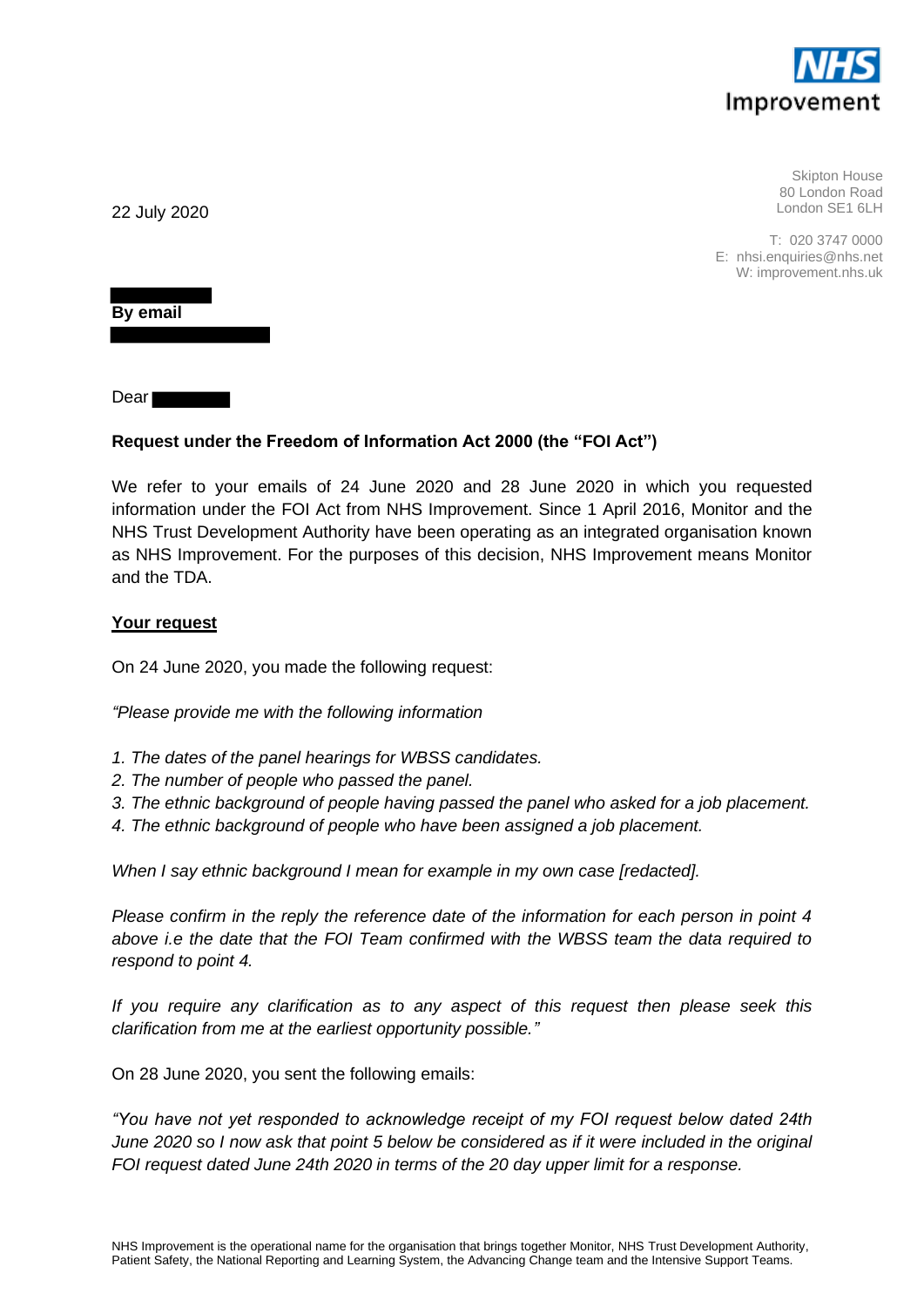*5. Please confirm the ethnic background of each person who has passed panel and the number of coaching sessions with Working Transitions each such person has attended together with the rationale for why they have attended more than the mandated 3 coaching sessions should they have attended more than 3 coaching sessions.*

*I look forward to hearing from you on all 5 points at the earliest opportunity possible as in a professionally run program the responses to my questions should already be available."*

*"Please confirm in the reply the reference date of the information for each person in point 5 i.e the date that the FOI Team confirmed with the WBSS team the data required to respond to point 5."*

# **Decision**

NHS Improvement holds the information you have requested and has decided to release some of the information it holds. Some of the information is being withheld under sections 40 and 41 of the FOI Act.

Question 1 - The dates of the panel hearings for WBSS candidates.

4 March (1 candidate) 11 March (2 candidates) 17 March (2 candidates) 18 March (2 candidates) 25 March (1 candidate) 26 June (1 candidate)

### Question 2 - The number of people who passed the panel.

6 candidates.

# Question 3 - The ethnic background of people having passed the panel who asked for a job placement.

NHS Improvement holds the information you have requested but is withholding this information under sections 40 and 41 of the FOI Act.

#### *Section 40 – Personal information*

Section 40(2) states that requested information is exempt from disclosure if the first or the second condition at section 40(3A)(a) of the FOI Act is satisfied. We consider that the ethnic backgrounds of candidates who applied constitutes as their personal data and given the small number of candidiates involved, we consider disclosing ethnic backgrounds would lead to candidates being identified.

We therefore consider this information amounts to personal data and the first condition under section 40(3A)(a) is satisfied, namely that disclosure would amount to a breach of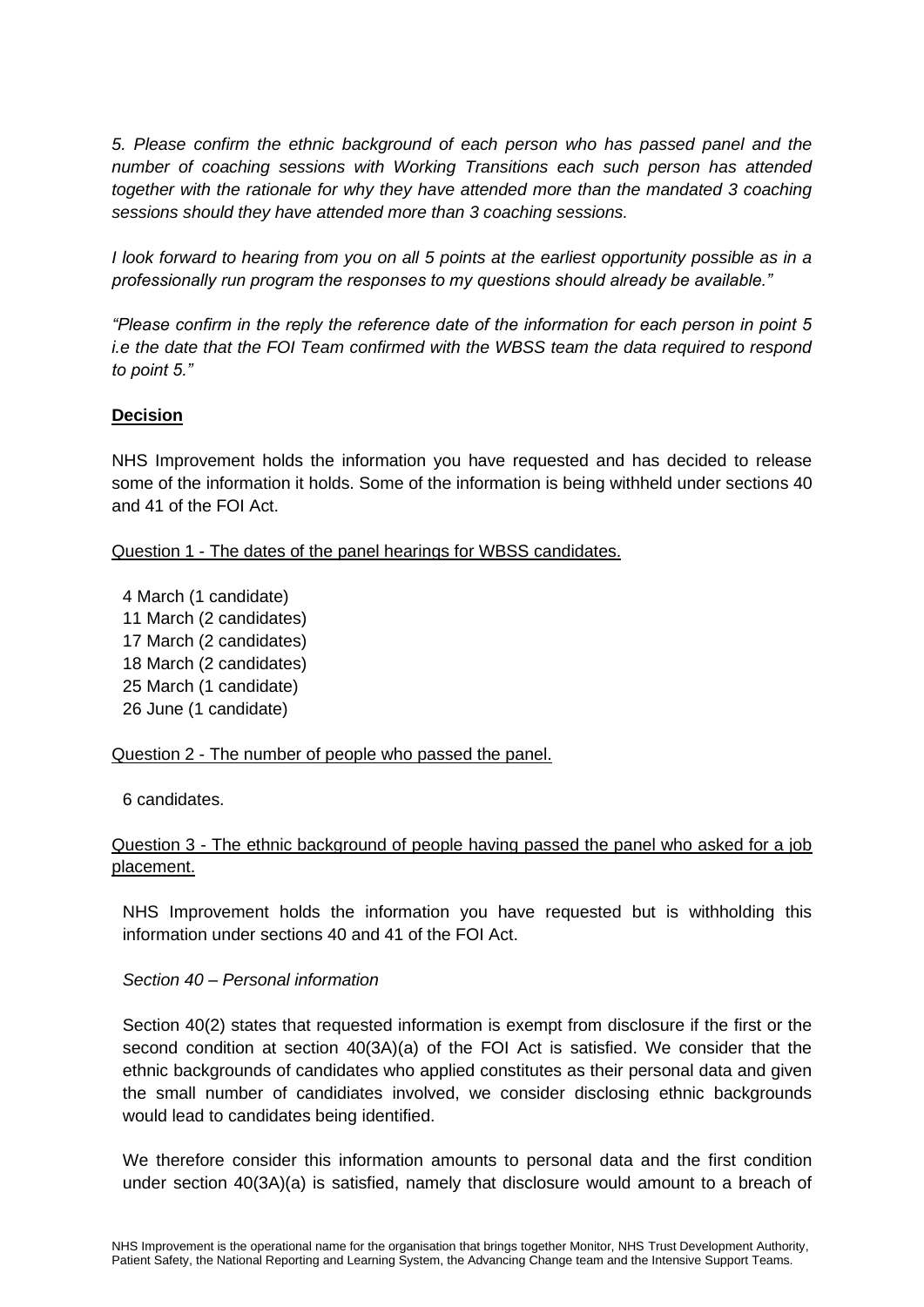the first data protection principle (personal data should be processed lawfully, fairly and in a transparent manner) as the individuals concerned would have a reasonable expectation that their ethnic backgrounds, and whether they have asked for (and been offered) a job placement, would not be disclosed into the public domain.

Section 40 is an absolute exemption and consideration of the public interest test in disclosure is not required.

*Section 41 – information provided in confidence*

Section 41(1) provides that information is exempt if:

- (a) it was obtained by the public authority from any other person (including another public authority), and
- (b) the disclosure of the information to the public (otherwise than under this Act) by the public authority holding it would constitute a breach of confidence actionable by that or any other person.

Our assessment is that the test in section 41(1)(a) is met as the information was obtained by NHS Improvement from candidates who applied for the scheme.

The test in section 41(1)(b) is met if it is demonstrated that disclosure would amount to an actionable breach of confidence. This means:

- (i) the information must have the necessary quality of confidence about it;
- (ii) the information must have been imparted in circumstances giving rise to an obligation of confidence; and
- (iii) disclosure must amount to an unauthorised use of the information to the detriment of the confider.

NHS Improvement considers that disclosure of the information would amount to an actionable breach of confidence in this case because it relates to the confidential records of candidates.

Under the provisions of the Equality Act 2010, NHS Improvement are required to demonstrate that their processes are fair and that they are not discriminating against or disadvantaging anyone because of their age, disability, gender reassignment status, marriage or civil partnership status, pregnancy or maternity, race, religion or belief, sex or sexual orientation. Therefore, NHS Improvement asked a series of questions to candidates who applied for the Whistleblowers' Support Scheme to ensure that no one is being unfairly discriminated against or disadvantaged. When gathering this information, we advised candidates that the information will only be linked to their application form for analysis purposes.

Section 41 is an absolute exemption which does not require the application of the public interest test under section 2(2) of the FOI Act. However, in considering whether (in an action for breach of confidence) a confidence should be upheld, a court will have regard to whether the public interest lies in favour of disclosure. Where a duty of confidence exists, there is a strong public interest in favour of maintaining that confidence. In the present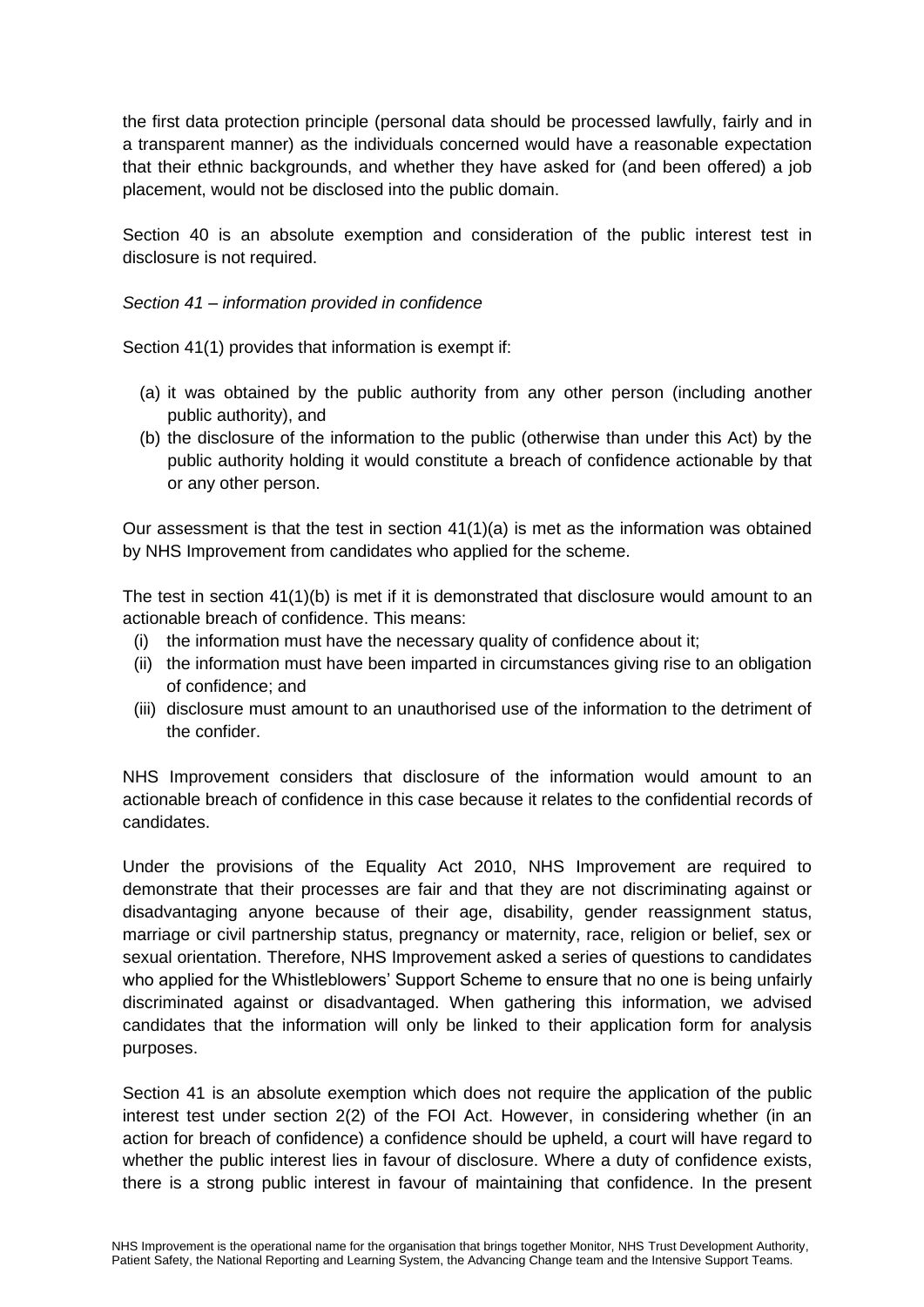circumstances, for the reasons given above regarding the nature of the data, the purpose for which it was given to NHS Improvement, and the potential detrimental consequences of disclosure, we consider that there is a strong public interest in maintaining confidentiality and consequently the public interest in the duty of confidence overrides that of disclosure.

### Question 4 - The ethnic background of people who have been assigned a job placement.

Please see the response provided to question 3.

Question 4a - Please confirm in the reply the reference date of the information for each person in point 4 above i.e the date that the FOI Team confirmed with the WBSS team the data required to respond to point 4.

24 June 2020

Question 5 - Please confirm the ethnic background of each person who has passed panel and the number of coaching sessions with Working Transitions each such person has attended together with the rationale for why they have attended more than the mandated 3 coaching sessions should they have attended more than 3 coaching sessions.

As of 28 June 2020, 3 participants have had additional coaching sessions after the initial 3 sessions. The reasons for additional coaching sessions are specific to each participant and for reasons set out in response to question 3 above, we consider this information is exempt under sections 40 and 41 of the FOI Act.

Question 5a - Please confirm in the reply the reference date of the information for each person in point 5 i.e the date that the FOI Team confirmed with the WBSS team the data required to respond to point 5

28 June 2020.